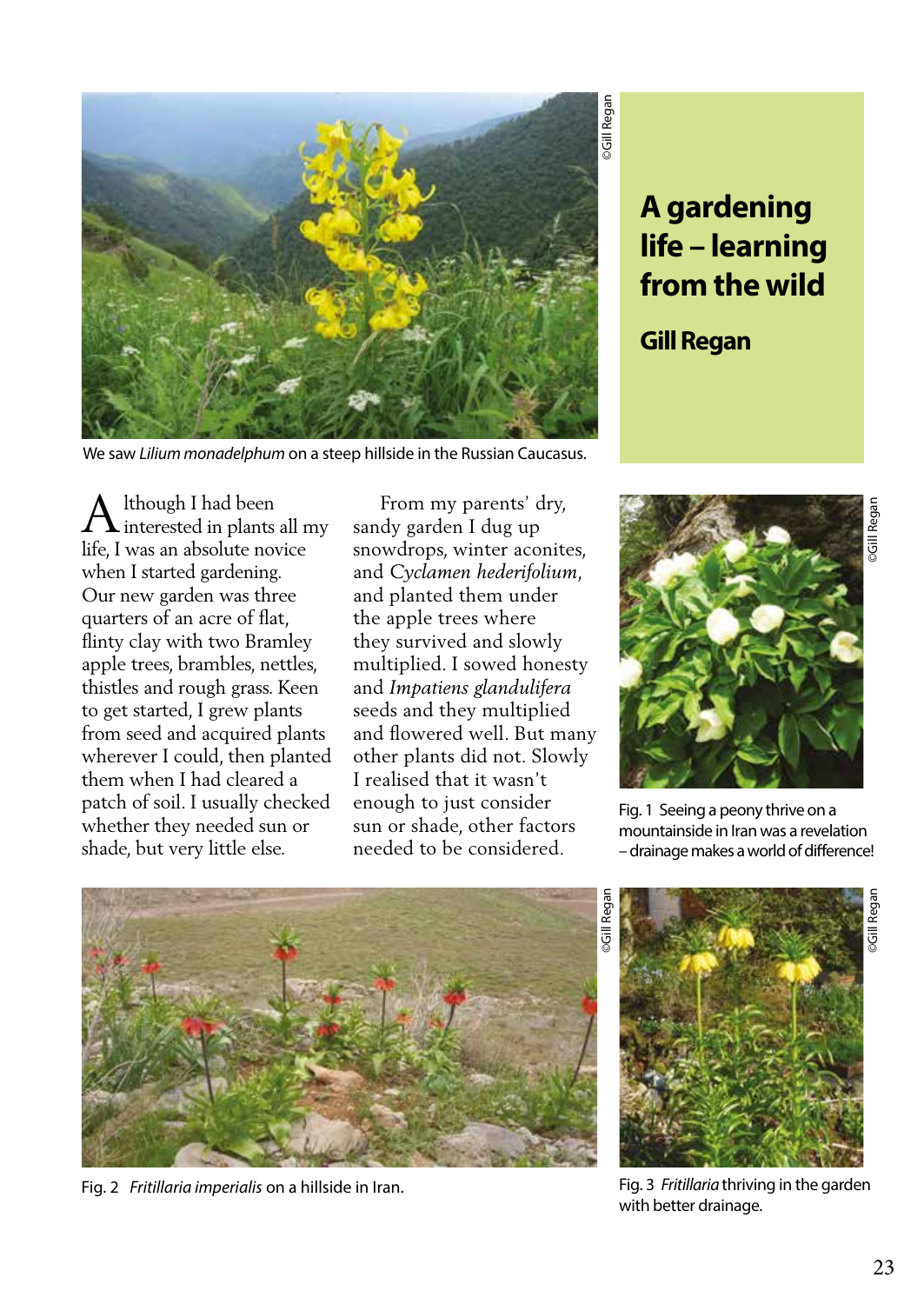I started reading gardening books and magazines to find out more about what conditions were necessary for particular plants. I joined the HPS and the AGS and over the years became more successful at keeping plants alive. As our family grew up I had more time and money



Fig. 4 *Galtonia candicans* also benefits.

to spend on my hobby, growing many more plants from seed and buying from plant fairs. I checked in the *RHS Plant Encyclopaedia*  before planting, and in general more plants survived. However I still had disappointments and failures.

 I enjoyed growing peonies from seed and was delighted to see my first flowers. Sadly, by the following year the peony had died, and I didn't know why. By this time we had started travelling to see plants growing in the wild. In Iran I took a photo of a peony growing under trees on a hillside (fig.1) and suddenly the penny dropped. We had had a very wet winter after my seedling had flowered, and I realised that its roots had probably rotted in our sticky clay because of poor drainage. So the next time I planted

a young peony I chose a slightly raised area, and that plant has flourished.

We both enjoy our garden enormously and have learned a lot by trial and error. Reading, films, talks and sometimes seeing first-hand how and where plants grow has been the key to growing them more successfully in our garden – I place them in conditions that as far as possible mimic their natural habitat.

 Also in Iran we saw *Fritillaria imperialis* in their thousands covering a hillside (fig. 2). My parents had given me several of these bulbs from their garden, where it seeded around and



Fig. 5 Moved to the steeper, shadier end of the flint rockery *Lilium monadelphum* thrives.



Fig. 6 *Daphne cneorum* grows far better on a raised area.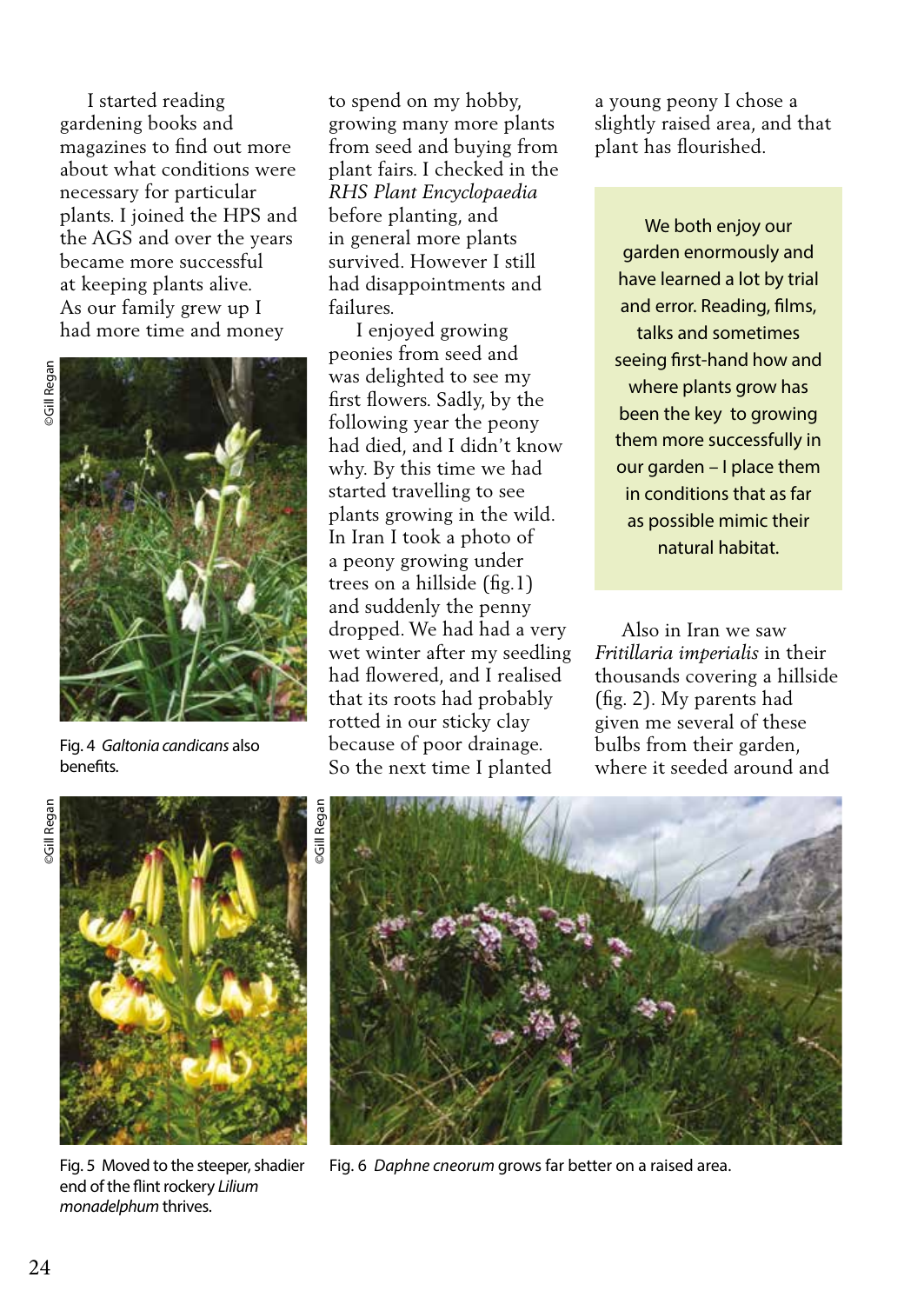multiplied vigorously, but in my garden they sulked. I had moved some to the base of a tree where they survived, but after seeing where they grew in the wild I moved my bulbs of the yellow form to where the soil drained more readily and they are certainly happier now (fig. 3). *Galtonia candicans* also grew very well in their garden and I collected seed and grew some bulbs but they languished in our heavy soil and eventually died; after seeing them in the Drakensberg Mountains of South Africa I realised drainage was important, and in their new position they are now flowering and spreading successfully in our garden (fig. 4).

 The garden is flat, but over the years we have created some raised areas. I moved soil to create a ridge and later added large flints, filling the gaps with grit and compost. This flint rockery is higher

at one end and partly shady and partly sunny. I had grown *Lilium monadelphum* from seed, but once planted in the garden they didn't increase or flower. Two years ago we botanised in the Russian Caucasus and saw this lily growing on a steep hillside (title image), so I moved them to the steeper, shadier end of this flint rockery and Fig. 5 shows the result. Here I also planted *Gentiana lutea*, grown from seed collected in France, which started flowering only after it was moved here. While travelling in the Dolomites we saw *Daphne cneorum* (fig. 6) growing on a bank, so when I acquired a new small hybrid it was put in the same area and now it is covered with flowers in spring. *Ramonda*  and *Haberlea* (fig. 7) also enjoy these well-drained, shady conditions. *Lilium pyrenaicum* has grown well on this rockery but with

very few flowers. Having seen it flowering profusely in Alsace in full sun I may move the bulbs to the lower, sunnier end. At this end a *Paeonia rockii* hybrid grows and flowers well each year, as on the opposite side of the bed does one of my favourite peonies, *Paeonia* x *smouthii*  (back cover).



Fig. 7 *Haberlea* also seems to like being on the slope.



Fig. 8 The scree garden before planting.



Fig. 9 *Moltkia coerulea* loves the scree.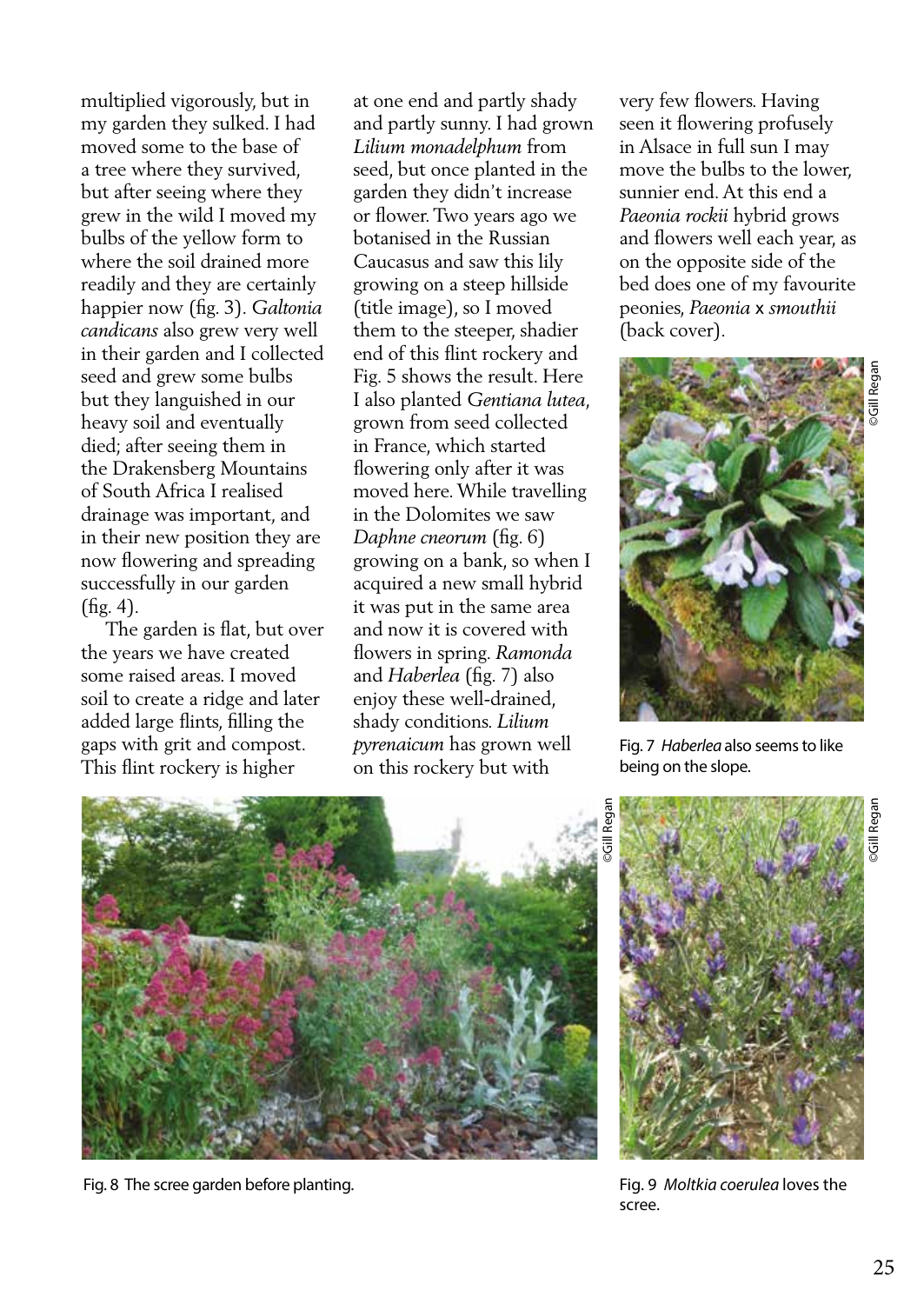When we saw how successful the flint rockery was for growing some of the plants we had struggled to grow earlier, my husband Peter suggested creating a scree garden for alpines using spare bricks bought as hardcore. Fig. 8 shows it in the early days, built against a north-facing flint wall. I wasn't convinced that it would work, but after some self-seeders appeared, *Onopordum acanthium* and *Antirrhinum braunblanquetii*, I realised it might be a success after all and started planting. Once it was topped with limestone chippings it looked much smarter and I am delighted with some of the plants that I have been able to grow on





*Fig. 10 Bergenia* sp. growing as an alpine in Yunnan.

it. We saw *Moltkia coerulea* in the Russian Caucasus (fig. 9), and it is doing well here, along with a *Zaluzianskya* sp. which we had seen in the Drakensberg. In Oregon we saw several *Eriogonum* species and *E. umbellatum* is very happy in this 'scree'. In Yunnan, high in the mountains, we encountered a *Bergenia* sp. (fig. 10).

 Before that holiday I had never considered where bergenias come from. It is such an easy, familiar plant and to see it growing as a high alpine was a surprise to me. As a result I decided to try the scree for a spare plant of *B. emeiensis* which I was told wasn't hardy. It is flourishing there (fig. 11) and has survived the last three winters. *Muscari* sp grown from Turkish seed start flowering in December and



Fig. 11 *Bergenia emeiensis*, reputed not to be hardy, is flourishing here.



Fig. 12 I am also trying *Lewisia cotyledon*, seen here on rocks in Oregon.



Fig. 13 A seedling of *Campanula patula* var. *thyrsiflora* disappeared.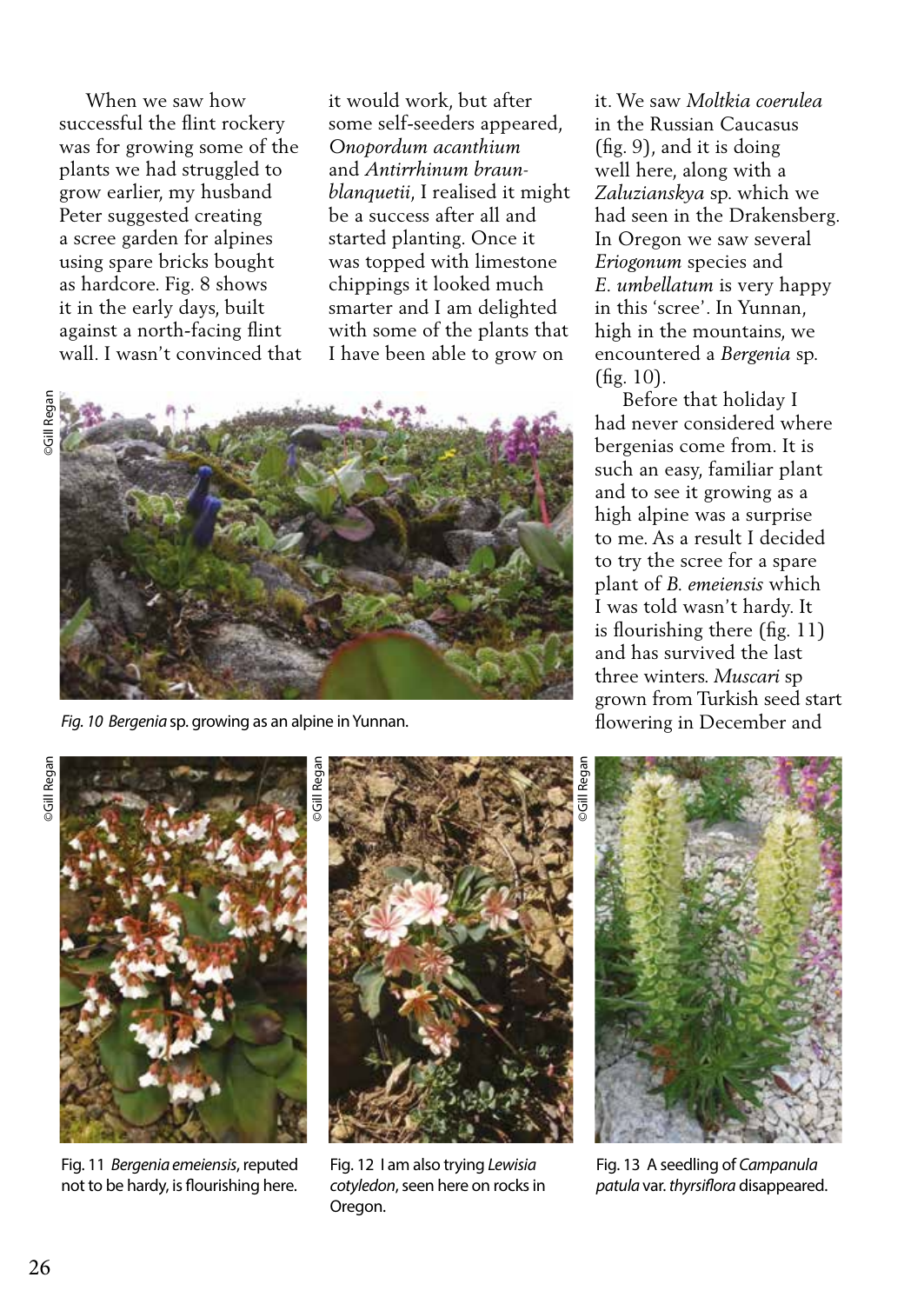are obviously very happy in these surroundings. My latest experimental planting in this area is *Lewisia cotyledon*, which we saw in Oregon (fig. 12), growing on a shady rock, and I might try moving *Allium karataviense* here as we saw it on steep mountain sides in Kazakhstan and it has struggled to survive in the garden. The scree is not a universal solution, however. A seedling of *Campanula patula* var. *thyrsiflora*, which we had seen growing in the Alps, was planted here, flowered (fig. 13), and then died. I had hoped for some self sown seedlings but so far none have appeared.

 Over the years Peter has also built two raised beds. The first is partly shaded and *Jeffersonia dubia*, one of my favourite plants, grows well here even though the drainage is not very good. A globularia was planted in this bed and survived, but it clearly prefers the top of the sunny wall where it creeps along and flowers with abandon just as it does on rocky walls in the Pyrenees (fig. 14). We saw *Erinus alpinus* in the Pyrenees and a white-flowered form seeds freely along the top of this wall. The second raised bed is in full sun and has excellent drainage, much better than the first, because before filling it we asked advice from our AGS group. Here pulsatillas, which I had never had any success with before, are flourishing and self-seeding. Sternbergias photographed in a dry rocky place in Turkey (fig. 15) also enjoy the conditions in this bed.

 A plantaholic, over the years I acquired more plants and needed more space to grow them, so gradually more and more of the garden became cultivated. Years before,

when building work on the house was carried out, a large heap of gravel was dumped on a piece of rough ground. Recently I looked at the remains of the gravel heap and realised that this was another planting opportunity, a gravel garden.



Fig. 14 A *Globularia* has survived in the raised bed but clearly prefers the top of the sunny wall, as seen here in the Pyrenees.



Fig. 15 Sternbergias, shown in Turkey, also enjoy the conditions in this bed.



Fig. 16 *Eremurus regelii* growing on a Kazakhstan hillside, but it doesn't like the gravel garden.

©Gill Regan

**SGill Rega**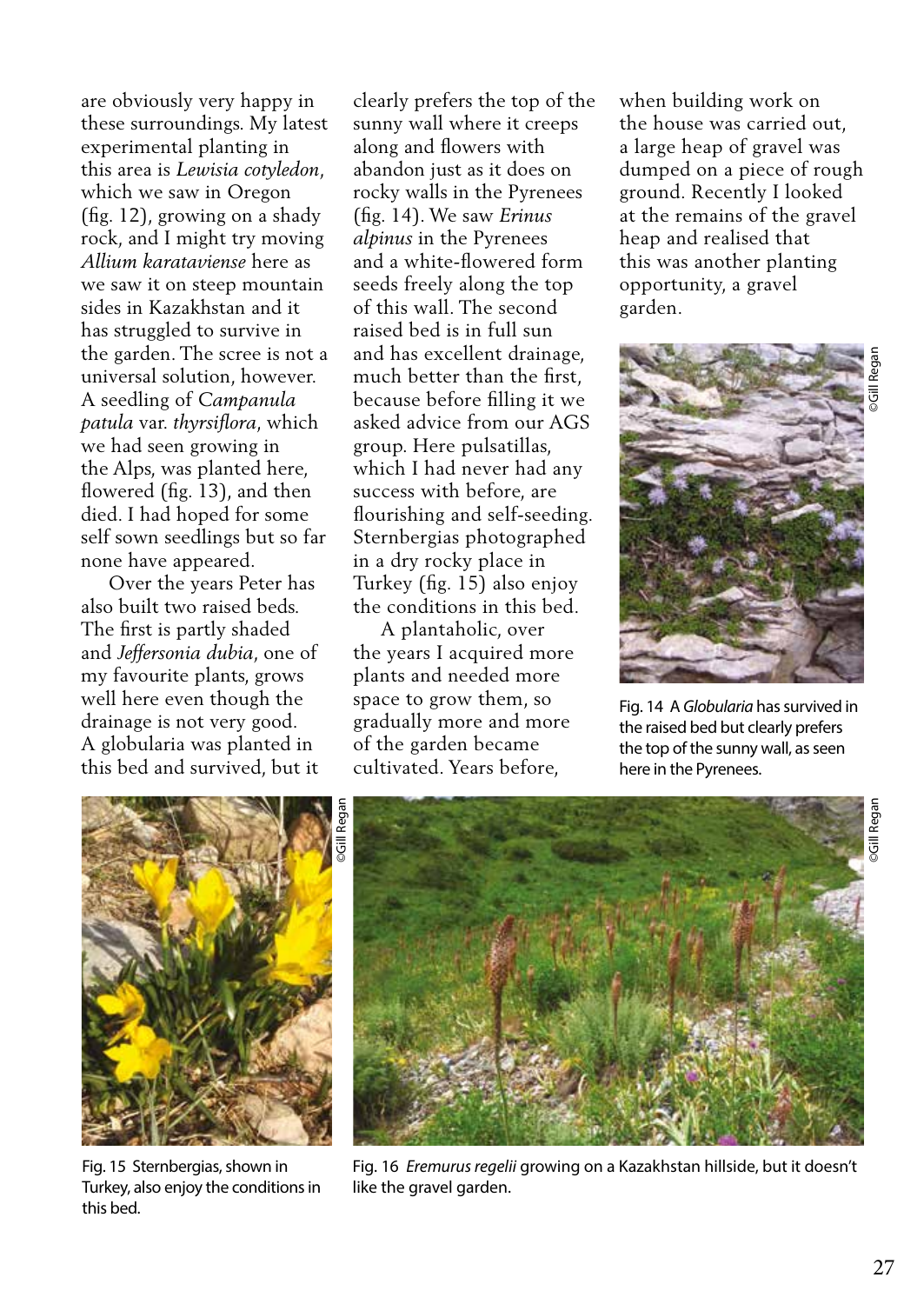Here I am trying various alliums grown from wildcollected seed, several different species of dwarf aquilegia, some species tulips, and a small glaucium species which flowered this year and then died. I am hoping seedlings will appear. I have tried two different *Eremurus* but they have not done well. We saw several species in Kazakhstan (fig. 16) so I thought this gravel bed should suit them but I will clearly have to think again. I bought more *Eremurus* plants recently and am trying a different area, a much sunnier spot but still with good drainage. The latest well-drained planting area, a heap of builders' sand and brick rubble, is on a west-facing slope in full sun. Here I am trying small species tulips, similar to *Tulipa humilis* that we saw growing in the Lake Van area of Turkey, and other small alpines such as *Origanum*  'Kent Beauty' which in the past I have tried to grow without success.

 Woodland plants are among my favourites. Over the years, trees and shrubs that we planted have grown up to provide part or full shade (fig. 17). Here hellebores, trilliums, polygonatums, ferns and many other plants thrive. I planted *Lilium martagon*  and *Trillium kurabayashii*  many years ago and both have spread and are seeding around. After seeing *Trillium grandiflorum* in woodland in Ontario I tried unsuccessfully to grow it. Advice in books says 'plant in moist, free-draining soil'. Our clay soil may be moist but is not free draining. I realised that as leaves fall in the autumn and rot they add humus to the soil and

improve the drainage, so I made several little raised beds adding spent compost or leaf mould in semi-shade where erythroniums and other woodland plants thrive. *T. grandiflorum* flowered for the first time last year in a similar bed against a north wall. In China we saw several different species of another of my favourite genera, Paris. *P. polyphylla* (fig. 18) was growing in shady woodland in the wild and last year in this same bed in our garden a plant flowered for the first time. *P. incompleta*, which we saw in the Russian Caucasus, is also spreading well here. We have not seen *P. japonica*  in the wild, and I am still trying to find a place in the garden where it will thrive. The first two plants I bought died after planting so the third plant was bulked up in a pot over several years and eventually planted out.



Fig. 17 Trees and shrubs provide part or full shade for my favourite woodland plants.

Fig. 18 *Paris polyphylla* grows in shady woodland in the wild and has now flowered in the garden.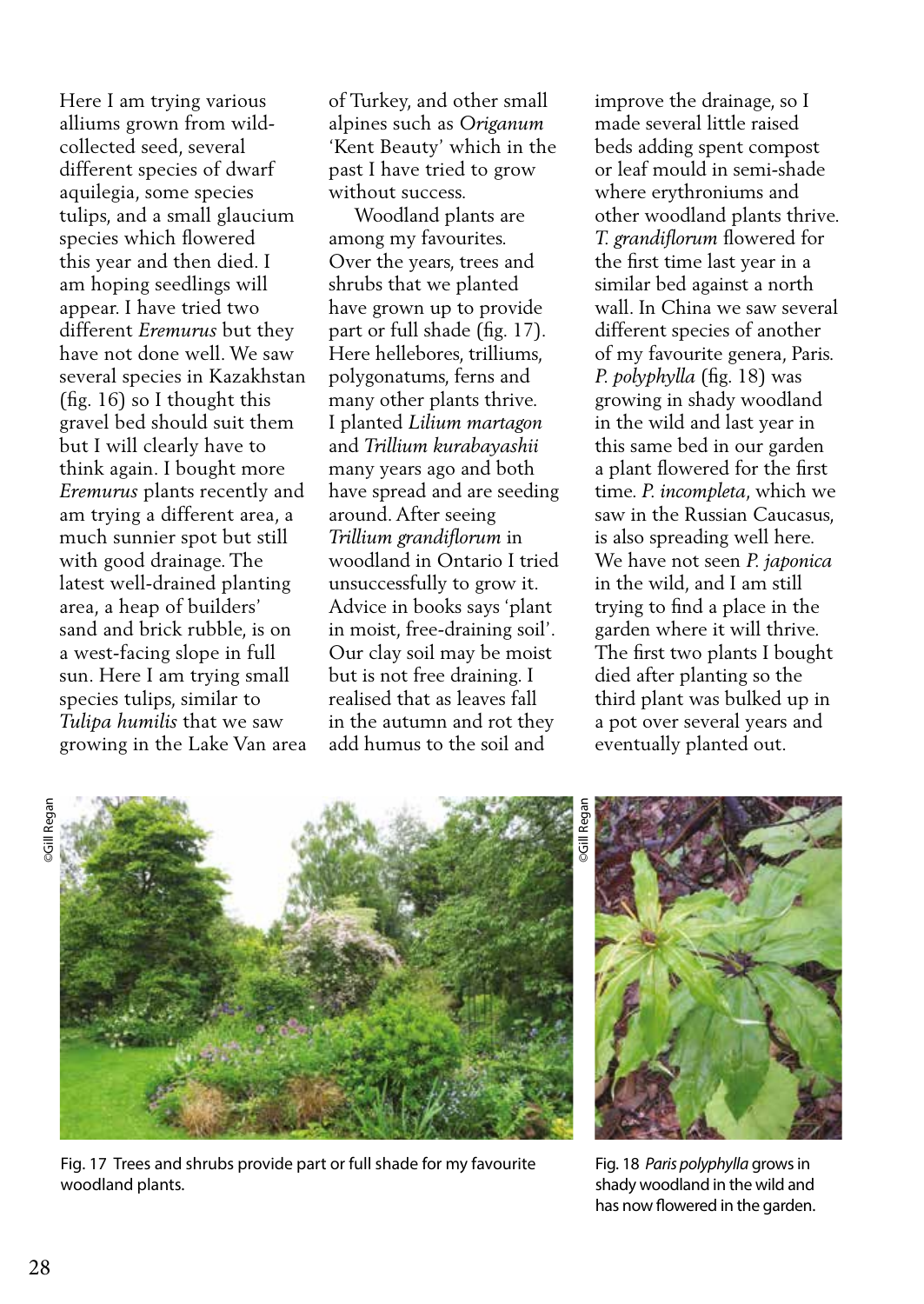



Fig. 20 *Trollius europaeus* on a sunny steep hillside in the Dolomites.

Fig. 19 *Kniphofia caulescens* grows in bogs in the Drakensberg but likes our flint rockery.

To my delight it flowered the next year but the following year it didn't flower and looked most unhappy, so back it went into a pot, hopefully to recover before I try a different spot in the garden.

 Over time my plant addiction resulted in more plants languishing in pots for want of a home. Peter pointed out that a dwarf viburnum that flowers very sparsely was taking up a lot of space, so last year I got rid of it and a large new shady area approximately three metres across on a slight slope was the result. I piled on a lot of homemade compost and in no time had filled the whole space with several different species of polygonatum, lilies, peonies and other choice woodlanders. I may try planting the *Paris japonica*  here, and also a recently acquired *Anemone obtusiloba.*

 It is surprising when plants that you have seen growing in the wild succeed in the garden in quite different conditions. We saw *Kniphofia caulescens* growing in a very boggy area in the Drakensberg but in the garden it grows at the sunny drier end of the flint rockery (fig. 19) Winters are dry in these mountains so maybe it succeeds in the garden because it doesn't get too wet in the winter. *Arisaema candidissimum*  grows in a shady spot in the garden under a parrotia but we saw it growing very high up in rocks in Yunnan, which is a bit of a puzzle! We saw *Lilium pardalinum* subsp. *wigginsii* growing in Oregon on a hillside with water running down it. It was moist but well drained, so I wasn't very hopeful of success when I planted this lily in our heavy clay in full sun, but I am always optimistic and the lily has grown magnificently. *Trollius europaeus* grew happily in the shade in our flat garden



Fig. 21 *Cyclamen repandum* found a dry sunny spot by itself.



Fig. 22 A yellow form of *Glaucium flavum* in Turkey*.*



Fig. 23 *Glaucium flavum* (yellow form) died in our scree bed but appeared in a raised vegetable bed two years later.